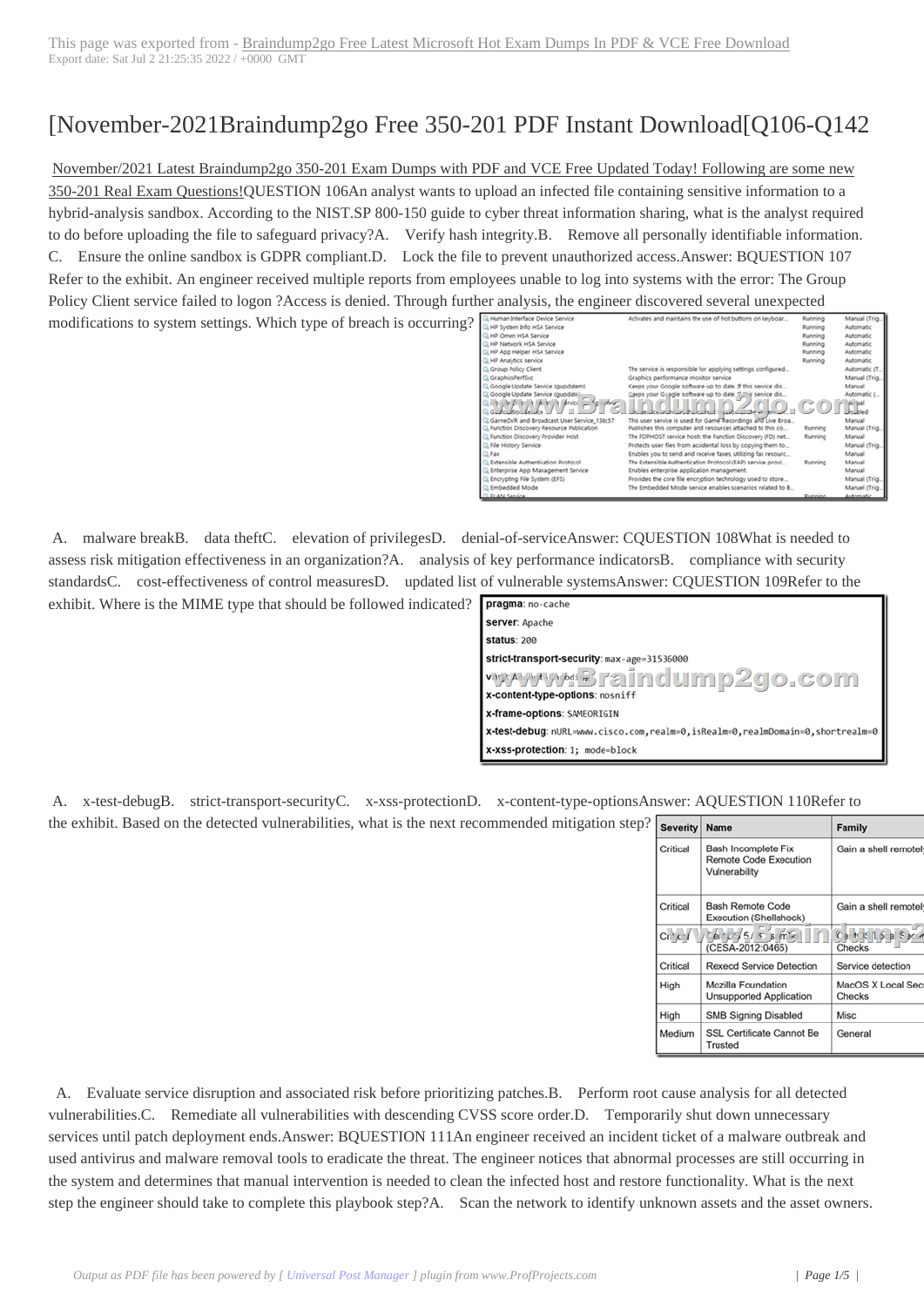B. Analyze the components [of the infected hosts and associated business services.C. Scan the host with updated sign](https://www.symantecdumps.com/?p=12022)atures and remove temporary containment.D. Analyze the impact of the malware and contain the artifacts.Answer: BQUESTION 112The SIEM tool informs a SOC team of a suspicious file. The team initializes the analysis with an automated sandbox tool, sets up a controlled laboratory to examine the malware specimen, and proceeds with behavioral analysis. What is the next step in the malware analysis process?A. Perform static and dynamic code analysis of the specimen.B. Unpack the specimen and perform memory forensics.C. Contain the subnet in which the suspicious file was found.D. Document findings and clean-up the laboratory.Answer: BQUESTION 113A logistic company must use an outdated application located in a private VLAN during the migration to new technologies. The IPS blocked and reported an unencrypted communication. Which tuning option should be applied to IPS?A. Allow list only authorized hosts to contact the application's IP at a specific port.B. Allow list HTTP traffic through the corporate VLANS.C. Allow list traffic to application's IP from the internal network at a specific port.D. Allow list only authorized hosts to contact the application's VLAN.Answer: DQUESTION 114A company recently started accepting credit card payments in their local warehouses and is undergoing a PCI audit. Based on business requirements, the company needs to store sensitive authentication data for 45 days. How must data be stored for compliance?A. post-authorization by non-issuing entities if there is a documented business justificationB. by entities that issue the payment cards or that perform support issuing servicesC. post-authorization by non-issuing entities if the data is encrypted and securely storedD. by issuers and issuer processors if there is a legitimate reasonAnswer: CQUESTION 115A security engineer discovers that a spreadsheet containing confidential information for nine of their employees was fraudulently posted on a competitor's website. The spreadsheet contains names, salaries, and social security numbers. What is the next step the engineer should take in this investigation?A. Determine if there is internal knowledge of this incident.B. Check incoming and outgoing communications to identify spoofed emails.C. Disconnect the network from Internet access to stop the phishing threats and regain control.D. Engage the legal department to explore action against the competitor that posted the spreadsheet.Answer: DQUESTION 116An engineer notices that every Sunday night, there is a two-hour period with a large load of network activity. Upon further investigation, the engineer finds that the activity is from locations around the globe outside the organization's service areA. What are the next steps the engineer must take?B. Assign the issue to the incident handling provider because no suspicious activity has been observed during business hours.C. Review the SIEM and FirePower logs, block all traffic, and document the results of calling the call center.D. Define the access points using StealthWatch or SIEM logs, understand services being offered during the hours in Question:, and cross-correlate other source events.E. Treat it as a false positive, and accept the SIEM issue as valid to avoid alerts from triggering on weekends.Answer: AQUESTION 117An organization had an incident with the network availability during which devices unexpectedly malfunctioned. An engineer is investigating the incident and found that the memory pool buffer usage reached a peak before the malfunction. Which action should the engineer take to prevent this issue from reoccurring?A. Disable memory limit.B. Disable CPU threshold trap toward the SNMP server.C. Enable memory tracing notifications.D. Enable memory threshold notifications.Answer: DQUESTION 118A SOC analyst detected a ransomware outbreak in the organization coming from a malicious email attachment. Affected parties are notified, and the incident response team is assigned to the case. According to the NIST incident response handbook, what is the next step in handling the incident?A. Create a follow-up report based on the incident documentation.B. Perform a vulnerability assessment to find existing vulnerabilities.C. Eradicate malicious software from the infected machines.D. Collect evidence and maintain a chain-of-custody during further analysis.Answer: DQUESTION 119A security manager received an email from an anomaly detection service, that one of their contractors has downloaded 50 documents from the company's confidential document management folder using a company- owned asset al039-ice-4ce687TL0500. A security manager reviewed the content of downloaded documents and noticed that the data affected is from different departments. What are the actions a security manager should take?A. Measure confidentiality level of downloaded documents.B. Report to the incident response team.C. Escalate to contractor's manager.D. Communicate with the contractor to identify the motives.Answer: BQUESTION 120An engineer detects an intrusion event inside an organization's network and becomes aware that files that contain personal data have been accessed. Which action must be taken to contain this attack?A. Disconnect the affected server from the network.B. Analyze the source.C. Access the affected server to confirm compromised files are encrypted.D. Determine the attack surface.Answer: CQUESTION 121 The network operations center has identified malware, created a ticket within their ticketing system, and assigned the case to the SOC with high-level information. A SOC analyst was able to stop the malware from spreading and identified the attacking host. What is the next step in the incident response workflow?A. eradication and recoveryB. post-incident activityC. containmentD. detection and analysisAnswer: AQUESTION 122A SOC engineer discovers that the organization had three DDOS attacks overnight. Four servers are reported offline, even though the hardware seems to be working as expected. One of the offline servers is affecting the pay system reporting times. Three employees, including executive management, have reported ransomware on their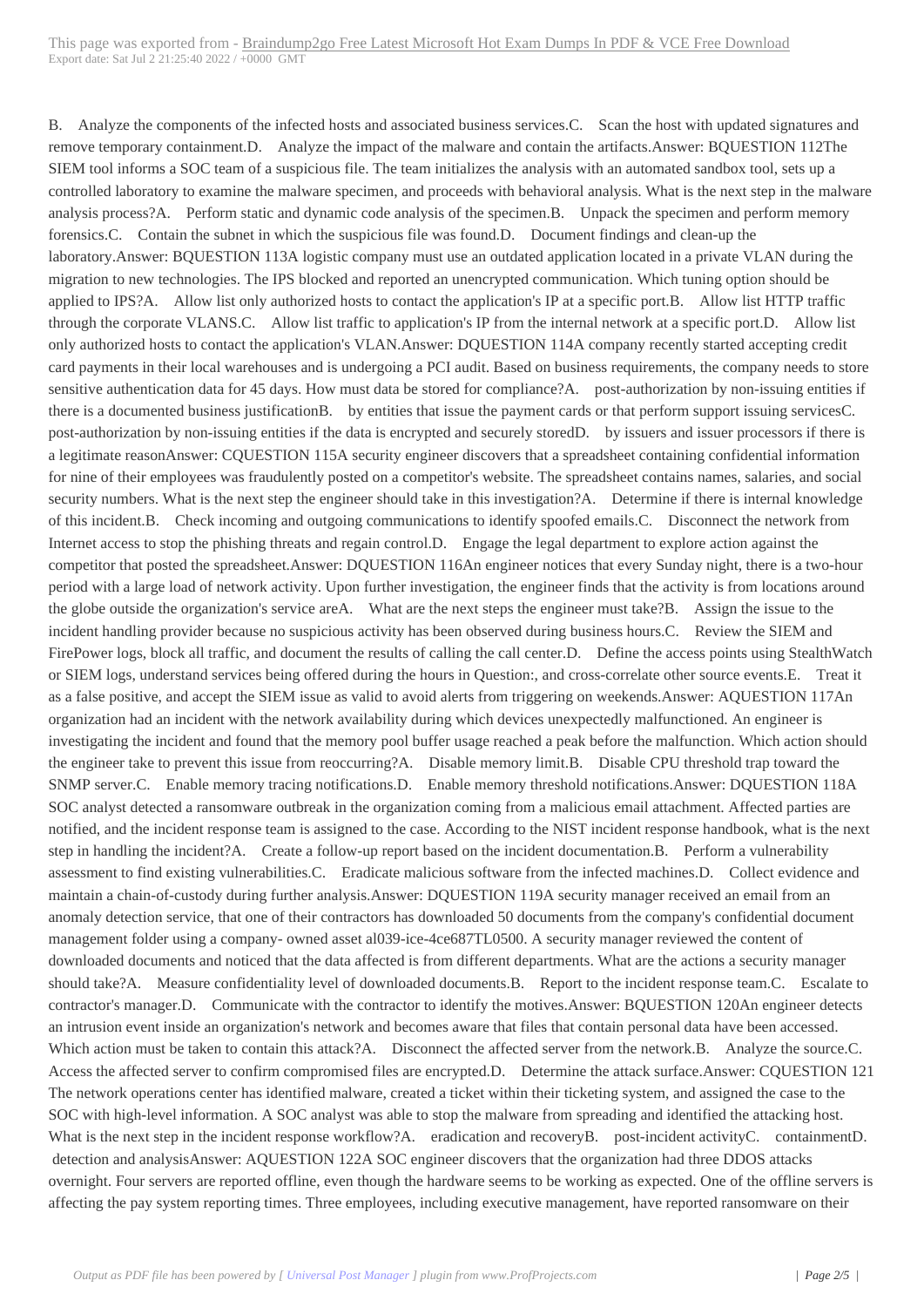laptops. Which steps help the e[ngineer understand a comprehensive overview of the incident?A. Run and evaluate a fu](https://www.symantecdumps.com/?p=12022)ll packet capture on the workloads, review SIEM logs, and define a root cause.B. Run and evaluate a full packet capture on the workloads, review SIEM logs, and plan mitigation steps.C. Check SOAR to learn what the security systems are reporting about the overnight events, research the attacks, and plan mitigation step.D. Check SOAR to know what the security systems are reporting about the overnight events, review the threat vectors, and define a root cause.Answer: DQUESTION 123Which action should be taken when the HTTP response code 301 is received from a web application?A. Update the cached header metadata.B. Confirm the resource's location.C. Increase the allowed user limit.D. Modify the session timeout setting.Answer: AQUESTION 124 Employees receive an email from an executive within the organization that summarizes a recent security breach and requests that employees verify their credentials through a provided link. Several employees report the email as suspicious, and a security analyst is investigating the reports. Which two steps should the analyst take to begin this investigation? (Choose two.)A. Evaluate the intrusion detection system alerts to determine the threat source and attack surface.B. Communicate with employees to determine who opened the link and isolate the affected assets.C. Examine the firewall and HIPS configuration to identify the exploited vulnerabilities and apply recommended mitigation.D. Review the mail server and proxy logs to identify the impact of a potential breach.E. Check the email header to identify the sender and analyze the link in an isolated environment.Answer: CEQUESTION 125A SOC team is investigating a recent, targeted social engineering attack on multiple employees. Cross- correlated log analysis revealed that two hours before the attack, multiple assets received requests on TCP port 79. Which action should be taken by the SOC team to mitigate this attack?A. Disable BIND forwarding from the DNS server to avoid reconnaissance.B. Disable affected assets and isolate them for further investigation.C. Configure affected devices to disable NETRJS protocol.D. Configure affected devices to disable the Finger service.Answer: DQUESTION 126What is idempotence?A. the assurance of system uniformity throughout the whole delivery processB. the ability to recover from failures while keeping critical services runningC. the necessity of setting maintenance of individual deployment environmentsD. the ability to set the target environment configuration regardless of the starting stateAnswer: AQUESTION 127A security architect in an automotive factory is working on the Cyber Security Management System and is implementing procedures and creating policies to prevent attacks. Which standard must the architect apply?A. IEC62446B. IEC62443C. IEC62439-3D. IEC62439-2Answer: BQUESTION 128An organization suffered a security breach in which the attacker exploited a Netlogon Remote Protocol vulnerability for further privilege escalation. Which two actions should the incident response team take to prevent this type of attack from reoccurring? (Choose two.)A. Implement a patch management process.B. Scan the company server files for known viruses.C. Apply existing patches to the company servers.D. Automate antivirus scans of the company servers.E. Define roles and responsibilities in the incident response playbook.Answer: DEQUESTION 129Refer to the exhibit. Two types of clients are accessing the front ends and the core database that manages transactions, access control, and atomicity. What is the threat model for the SQL database?



 A. An attacker can initiate a DoS attack.B. An attacker can read or change data.C. An attacker can transfer data to an external server.D. An attacker can modify the access logs.Answer: AQUESTION 130Which bash command will print all lines from the "colors.txt" file containing the non case-sensitive pattern "Yellow"?A. grep -i "yellow" colors.txtB. locate "yellow" colors.txtC. locate -i "Yellow" colors.txtD. grep "Yellow" colors.txtAnswer: AQUESTION 131An engineer received multiple reports from users trying to access a company website and instead of landing on the website, they are redirected to a malicious website that asks them to fill in sensitive personal datA. Which type of attack is occurring?B. Address Resolution Protocol poisoningC. session hijacking attackD. teardrop attackE. Domain Name System poisoningAnswer: DQUESTION 132Refer to the exhibit. An engineer is performing static analysis of a file received and reported by a user. Which risk is indicated in this STIX?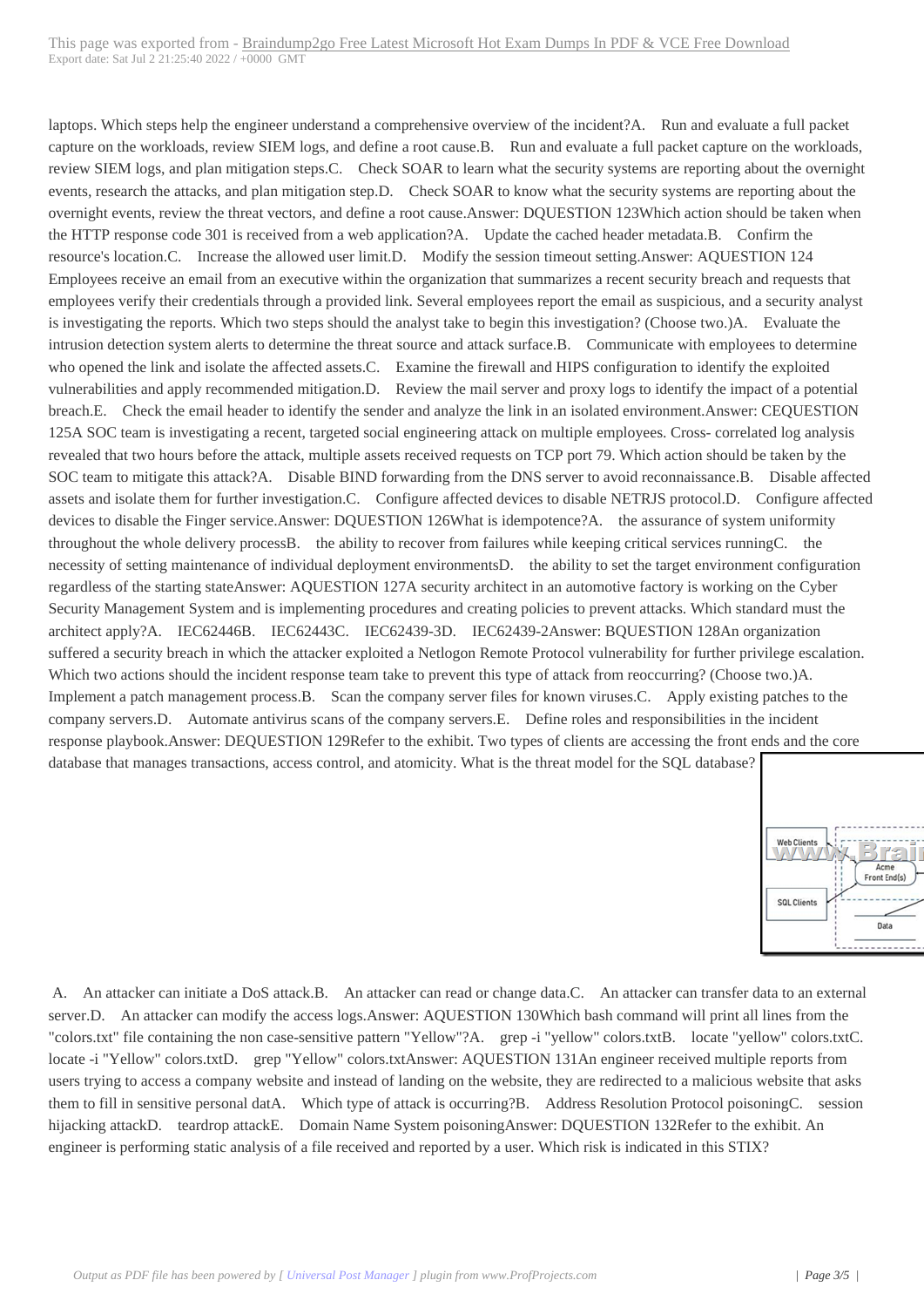IS NT 6.3; rv:48.0) Gecko/20100101 Firefox/48 "Morilla/5.0 (Windo uest  $11:$ ebRequest. uest.  $-10$ ia. sponse = (HttpNebResponse)httpNebRequest.GetResponse()) <u>numinu be</u> XmlDocument(); xmlDocument =<br>LoadXml(xml); innerXml = xmlDocument.SelectSingleNode( innerXml2 = xmlDocument.SelectSingleNode innerXml2 = xmlDocument.SelectSingleNode("Response//CountryName").<br>innerXml3 = xmlDocument.SelectSingleNode("Response//CountryCode").<br>innerXml4 = xmlDocument.SelectSingleNode("Response//RegionName").1 se//Regionm<br>se//City**").**<br>se//TimeZon  $erXmlS = xmlD$ <br> $erXml6 = xmlD$  $\sum_{i=1}^{n}$ 

 A. The file is redirecting users to a website that requests privilege escalations from the user.B. The file is redirecting users to the website that is downloading ransomware to encrypt files.C. The file is redirecting users to a website that harvests cookies and stored account information.D. The file is redirecting users to a website that is determining users' geographic location.Answer: DQUESTION 133A SOC team receives multiple alerts by a rule that detects requests to malicious URLs and informs the incident response team to block the malicious URLs requested on the firewall. Which action will improve the effectiveness of the process?A.

 Block local to remote HTTP/HTTPS requests on the firewall for users who triggered the rule.B. Inform the user by enabling an automated email response when the rule is triggered.C. Inform the incident response team by enabling an automated email response when the rule is triggered.D. Create an automation script for blocking URLs on the firewall when the rule is triggered.Answer: AQUESTION 134A cloud engineer needs a solution to deploy applications on a cloud without being able to manage and control the server OS. Which type of cloud environment should be used?A. IaaSB. PaaSC. DaaSD. SaaSAnswer: AQUESTION 135Engineers are working to document, list, and discover all used applications within an organization. During the regular assessment of applications from the HR backup server, an engineer discovered an unknown application. The analysis showed that the application is communicating with external addresses on a non- secure, unencrypted channel. Information gathering revealed that the unknown application does not have an owner and is not being used by a business unit. What are the next two steps the engineers should take in this investigation? (Choose two.)A. Determine the type of data stored on the affected asset, document the access logs, and engage the incident response team.B. Identify who installed the application by reviewing the logs and gather a user access log from the HR department.C. Verify user credentials on the affected asset, modify passwords, and confirm available patches and updates are installed.D. Initiate a triage meeting with department leads to determine if the application is owned internally or used by any business unit and document the asset owner.Answer: ADQUESTION 136A security incident affected an organization's critical business services, and the customer-side web API became unresponsive and crashed. An investigation revealed a spike of API call requests and a high number of inactive sessions during the incident. Which two recommendations should the engineers make to prevent similar incidents in the future? (Choose two.)A. Configure shorter timeout periods.B. Determine API rate-limiting requirements.C. Implement API key maintenance.D. Automate server-side error reporting for customers.E. Decrease simultaneous API responses.Answer: BDQUESTION 137What is the impact of hardening machine images for deployment?A. reduces the attack surfaceB. increases the speed of patch deploymentC. reduces the steps needed to mitigate threatsD. increases the availability of threat alertsAnswer: AQUESTION 138What is the difference between process orchestration and automation?A. Orchestration combines a set of automated tools, while automation is focused on the tools to automate process flows.B. Orchestration arranges the tasks, while automation arranges processes.C. Orchestration minimizes redundancies, while automation decreases the time to recover from redundancies.D. Automation optimizes the individual tasks to execute the process, while orchestration optimizes frequent and repeatable processes.Answer: AQUESTION 139An analyst received multiple alerts on the SIEM console of users that are navigating to malicious URLs. The analyst needs to automate the task of receiving alerts and processing the data for further investigations. Three variables are available from the SIEM console to include in an automation script: console\_ip, api\_token, and reference\_set\_name. What must be added to this script to receive a successful HTTP response?#!/usr/bin/python import sys import requestsA. {1}, {2}B. {1}, {3}C. console\_ip, api\_tokenD. console\_ip, reference\_set\_nameAnswer: CQUESTION 140After a recent malware incident, the forensic investigator is gathering details to identify the breach and causes. The investigator has isolated the affected workstation. What is the next step that should be taken in this investigation?A. Analyze the applications and services running on the affected workstation.B. Compare workstation configuration and asset configuration policy to identify gaps.C. Inspect registry entries for recently executed files.D. Review audit logs for privilege escalation events.Answer: CQUESTION 141Refer to the exhibit. Where are the browser page rendering permissions displayed?